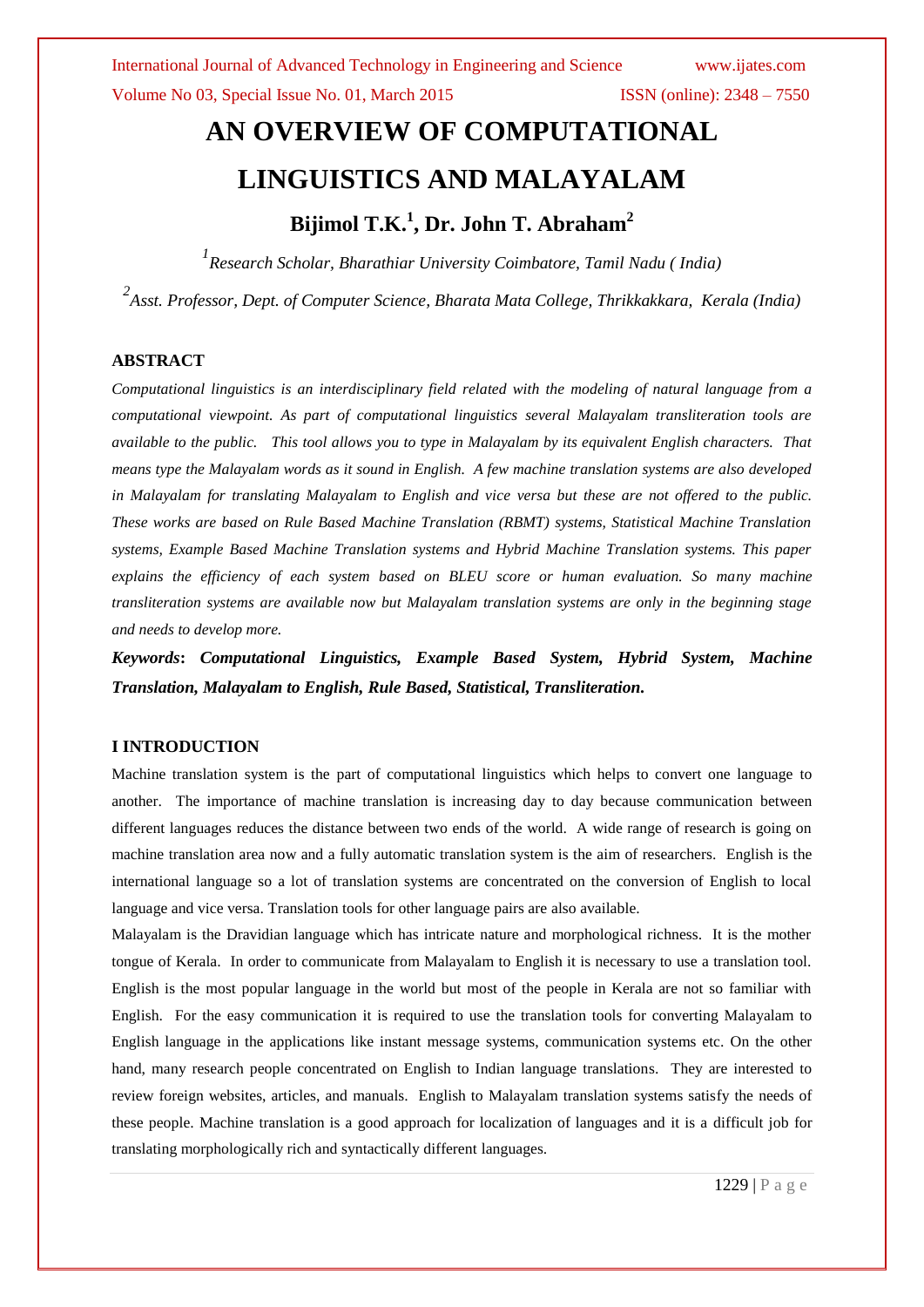### Volume No 03, Special Issue No. 01, March 2015 ISSN (online): 2348 – 7550

#### **II MACHINE TRANSLATION METHODS**

There are four machine translation methods available now. Following are the brief explanation of these methods:

#### **2.1 Rule Based Machine Translation (RBMT)**

It selects rules from dictionaries and grammars based on the linguist information about source target language pairs [1]. Source language structure is directly converted into target language structures in this method. The advantages of RBMT are predictability and easy customization. At the same time lack of good dictionaries, expensive dictionary building and ambiguity in the rules are considered as its drawbacks. Eg. UNITRAN (UNIversal TRANslator)

#### **2.2 Statistical Machine Translation (SMT)**

SMT concept is coming from information theory and it uses the statistical models in order to generate the output. There is no customization work needed because translation tool learns methods from statistical analysis of bilingual corpora [2]. It is less expensive than RBMT and it has better resource usage. Corpus is the basis of this method but its creation is expensive with limited resources [3]. SMT does not work well with languages that have different word orders and it is not possible to predict the result in SMT. Eg: n-gram based SMT

#### **2.3 Example Based Machine Translation (EBMT)**

Examples are the basis of translation in EBMT system. It uses examples from the corpus to translate similar types of sentences [4]. It is possible to generate output quickly in this method because it uses examples to train the system. If the data set is small it works well but if deep linguistic analysis is required it act as inefficient. Eg. PanEBMT

#### **2.4 Hybrid Machine Translation (HMT)**

It combines the advantages of Rule Based systems and Statistical Machine Translation systems to translate source language to destination language [5]. HMT confers the better output comparing to other methods. It needs less post-editing of destination language. Accuracy of HMT is high and it provides fast and quality output. HMT uses the properties of RBMT and SMT so it combines the drawbacks of different approaches. Eg. DFKI-LT

#### **III GLOBAL TRANSLATION SYSTEMS**

The rapid growth of machine translation system leads to the development of commercial and non commercial translation systems. Commercial translation companies concentrated to develop quality products for the market [6]. It increases the competition and a good number of translation tools came into existence. Babylon, @prompt, Systran etc are some of the commercial machine translation software systems that are popular in the world. The study of current translation systems lead to the development of a website (http://translationsoftwarereview.toptenreviews.com) which finds out top ten commercial translation tools worldwide. TABLE-1 shows the top ten profit-making machine translation tools which obtained from the above site: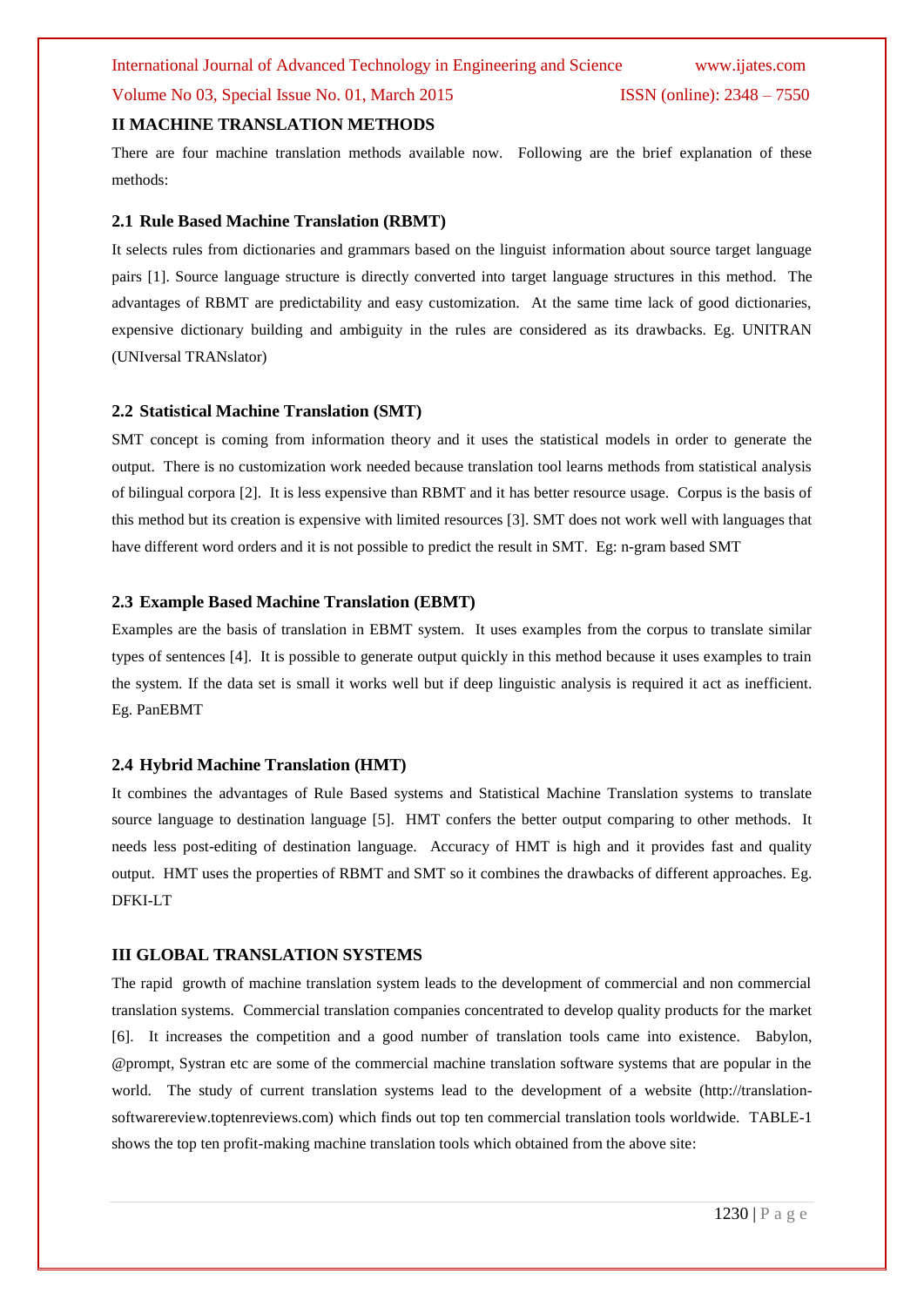#### International Journal of Advanced Technology in Engineering and Science www.ijates.com

#### Volume No 03, Special Issue No. 01, March 2015 ISSN (online): 2348 – 7550

| Position                    | Machine Translation Software |
|-----------------------------|------------------------------|
| 1                           | <b>Babylon</b>               |
| $\mathcal{D}_{\mathcal{L}}$ | Power Translator             |
| 3                           | Promt                        |
| $\overline{4}$              | WhiteSmoke                   |
| 5                           | <b>Translate Personal</b>    |
| 6                           | <b>Promt Personal</b>        |
| 7                           | Translution                  |
| 8                           | LingvoSoft Translator        |
| 9                           | IdiomaX                      |
| 10                          | Ace Translator               |

### **Table 1. Top ten machine translation tools in the world**

#### **IV COMPUTATIONAL LINGUISTICS AND MALAYALAM**

#### **4.1 Centre for Linguistic Computing Keralam**

This is a joint undertaking of Computational Linguistic Team @ C-DIT, Kerala State IT Mission and Dept: of Linguistics, University of Kerala for research [7]. The use of information technology demands the need of local language to communicate to local people. For achieving this Computer Linguistic Team decided to develop software which helps the people in Kerala to understand and use information technology features in Malayalam. Their first product NILA was launched in 2004 that provides the facility to use e-governance and socialize the government programs through Malayalam. Next product Kaveri was launched in 2006. It assists text processing in Malayalam. As part of text processing it also provides transliteration system of major South Indian Languages and English-Malayalam translation help. Periyar is the next product (2010) and Pamba and Kabani are the incoming products of this team.

#### **4.2 Malayalam transliteration tools**

Several Malayalam transliteration tools are available in the websites. It is not translation tools but it allows you to type in Malayalam by its equivalent English characters. That means type the Malayalam words as it sound in English. These are also called as phonetic converters. Keraleeyam is one popular phonetic converter that is used by many users to type in Malayalam. TABLE-2 shows some phonetic converters available in the internet.

| $S1$ . No.     | <b>Malayalam Transliteration tools</b> |
|----------------|----------------------------------------|
| 1              | Keraleeyam                             |
| $\mathfrak{D}$ | Varamozhi                              |
| 3              | Changathi                              |
| 4              | Easy Malayalam                         |
| 5              | <b>TamilCube</b>                       |
| 6              | Aksharangal                            |
| 7              | English To Malayalam Translator        |
| 8              | Yahoo! Transliteration                 |
| 9              | Malayalam Typing Software              |
| 10             | <b>OUILLPAD Writer</b>                 |
| 11             | Softoni malayalam typeing              |

Table 2. Malayalam transliteration tools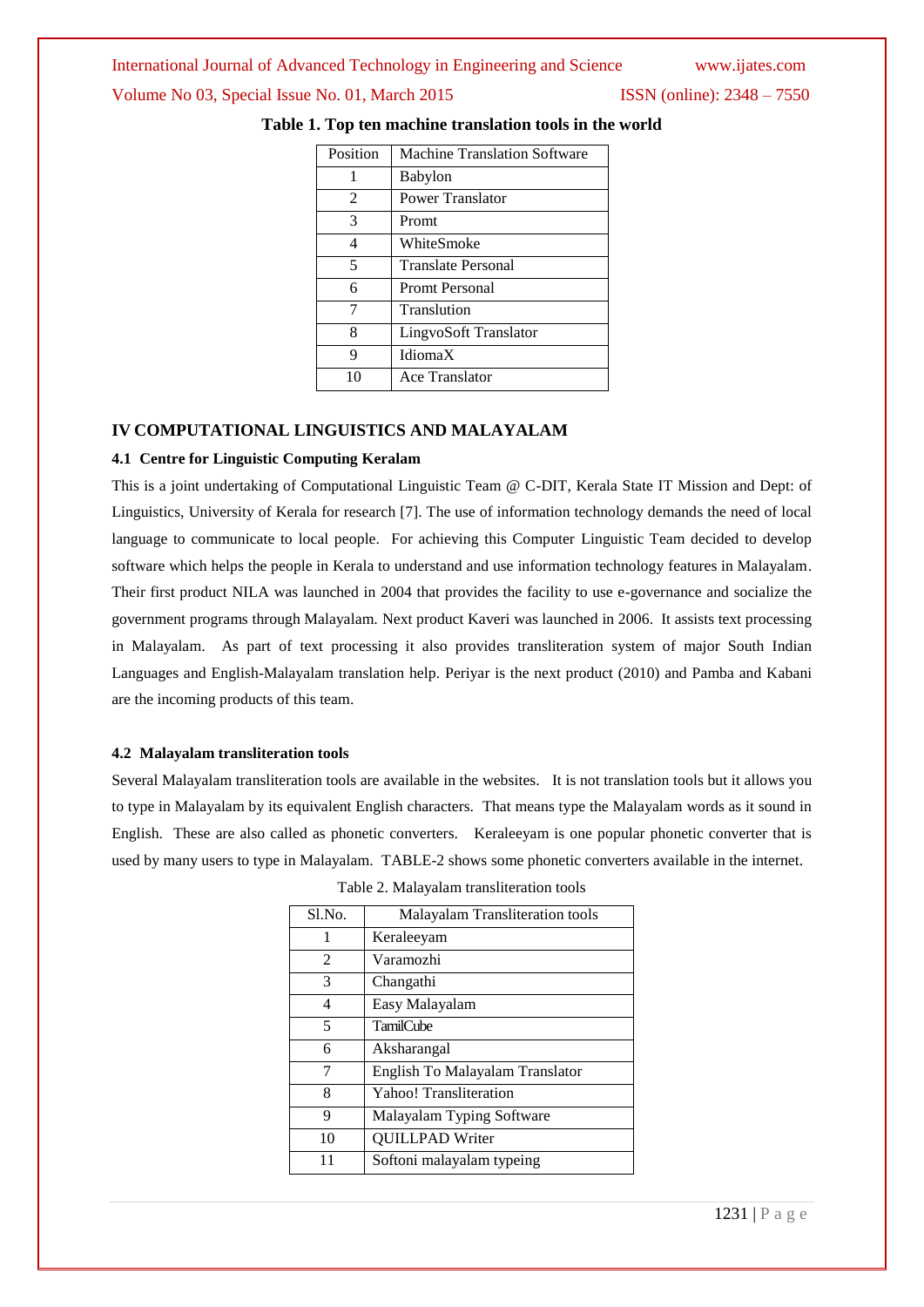## International Journal of Advanced Technology in Engineering and Science www.ijates.com Volume No 03, Special Issue No. 01, March 2015 ISSN (online): 2348 – 7550

| 12 | HariSree Malayalam Software Pack |
|----|----------------------------------|
| 13 | MyMalayalam.com                  |
| 14 | <b>LIPIKAAR</b>                  |
| 15 | <b>NHM Writer</b>                |

#### **4.3 Machine Translations Works in Malayalam**

There are some translation systems for converting Malayalam sentences into its equivalent English translation and English to Malayalam translations. But the software implementations for the translations are not available till now. This section discusses the available studies on machine translations related to Malayalam.

#### **4.3.1 English to Malayalam Translations**

There is no tool available for English to Malayalam translation but various researches are progressing in this line.

*R. Rajan et al.* [8] have used the RBMT method in order to convert English sentences to Malayalam. It uses bilingual dictionaries and rules and is based on the parts of speech tag and dependency information from the parser. Transfer link rule and morphological rules are used here. English Malayalam bilingual dictionary is dictionary used in this work.

*Aneena George* [9] proposed an SMT system based approach for English to Malayalam conversion. In order to build an SMT it uses the probabilistic model. Parallel corpus is aligned by Berkeley word aligner and Hidden Markov model is used for the development of training and evaluation. Language model calculates the probability of destination language sentences and translation model computes the probability of target language sentences given the source language sentence with the help of Baum Welch training algorithm. 50 English and Malayalam sentences are included in the parallel corpus for train the system. The quality of the output in this system depends upon the size and quality of the corpus used for training.

*Mary Priya Sebastian et al.* [10] have also proposed an SMT system based approach which utilizes the bilingual English Malayalam corpus and monolingual Malayalam corpus in the training phase. Techniques to improve the alignment model, removing insignificant alignments, suffix separation from Malayalam corpus and stop word elimination from the bilingual corpus are the methods used for improving the efficiency of the system. Quality of output in this system is measured using BLEU score. Sentences in Training set has BLEU score 74 and Unseen sentences have 43.

*Nithya B. et al.* [11] have proposed an approach based on hybrid translation which is the combination of rule based and statistical machine translations. In order to perform hybrid English to Malayalam translation, statistical machine translator and translation memory caches are used. A statistical machine translator uses the machine learning techniques on the corpus. Translation memory caches are used for eliminating the redundant translations. This system is evaluated by BLUE score and human evaluation. This system proves 69.33 BLUE score and manual evaluation shows the accuracy of 75.3%.

*J. Sangeetha et al.* [12] have proposed a hybrid system based approach which translates English to Indian languages such as Tamil, Malayalam and Hindi. This system is the combination of statistical and ruled based methods. Rule based system builds rules which help to re-order the syntactic structures of source language. Context Free Grammars is applied for the generation of language structures and statistical technique is used to correct the errors in the translated text. Simplifying and segmenting are applied in source language for improving the quality of machine translation. This work is implemented with BLEU score 79.23.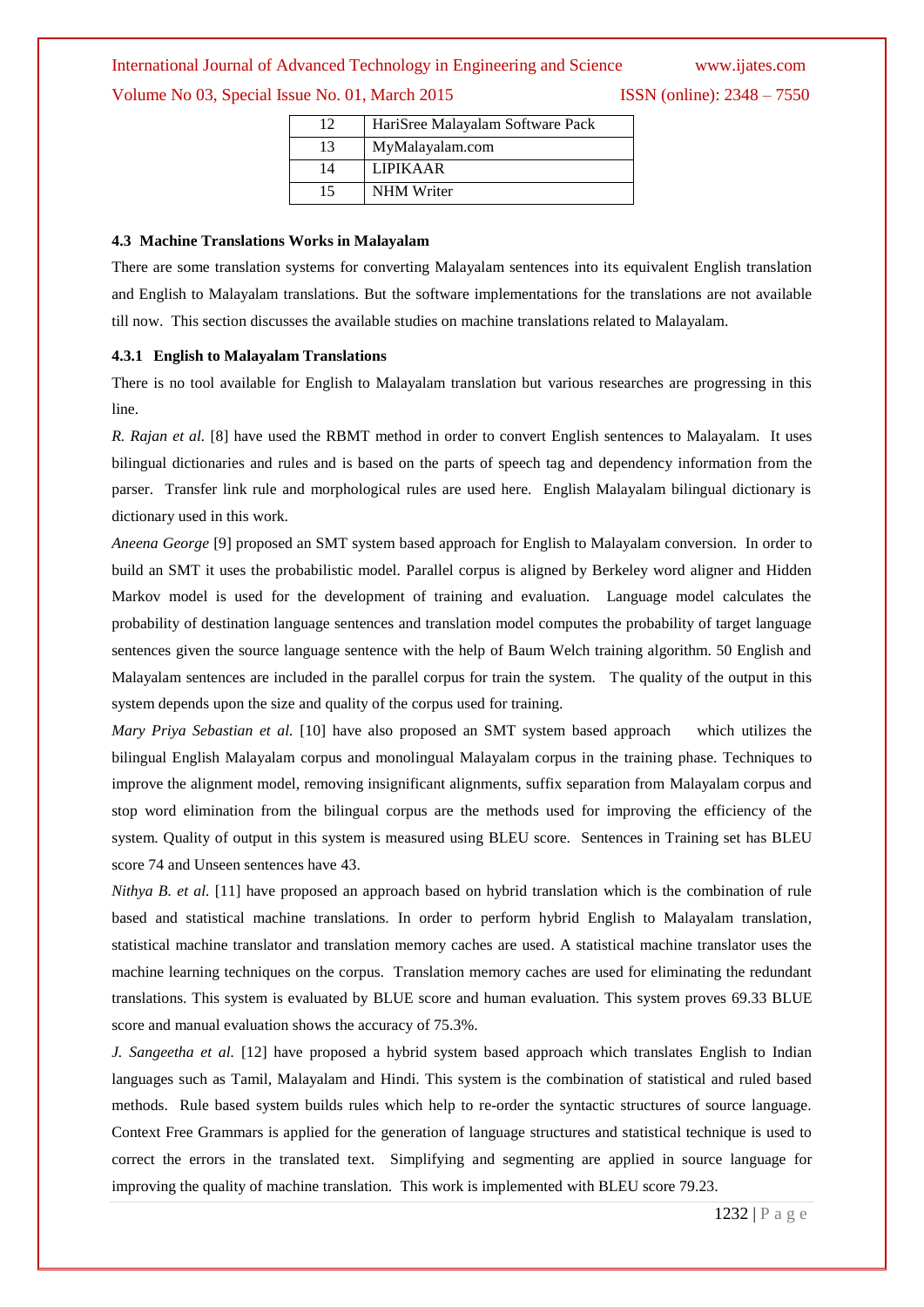# International Journal of Advanced Technology in Engineering and Science www.ijates.com Volume No 03, Special Issue No. 01, March 2015 ISSN (online): 2348 – 7550

#### **4.3.2 Malayalam to English Translations**

There are three works available under the category of Malayalam to English translations. These are based on RBMT, EBMT and Hybrid translation methods.

A transfer based RBMT approach is proposed by *Latha R Nair et al.* [13] for Malayalam to English translations. This system includes preprocessor for dividing the compound words, a syntactic structure transfer module, bilingual dictionary and morphological parser (context disambiguation and chunking). Rules for Malayalam morphology and rules for syntactic structure transfer are two rules used in this system. Artificial intelligence techniques are used here and it is possible to build translation system for other language pairs easily. After the implementation about 20% of output shows the exact translation of input and remaining were meaningful but small limitations due to some reasons.

Another Malayalam to English translation system is proposed by *Anju E.S et al.* [14] using EBMT method that has three steps such as example acquisition, matching and recombination. This is evaluated by human experts based on the perfection of the translated output. System works well for the simple sentences with 75% quality in translation and remaining have reordering problems. In order to improve the performance it is recommended to use large aligned corpus and more reordering rules.

*Rajesh. K. S et al*. [15] have proposed a Hybrid approach which is the combination of word-aligned parallel corpus based and dictionary lookup methods. First three IBM models and Expectation Maximization (EM) algorithm are the basis of corpus and bilingual Malayalam-English Dictionary is used for dictionary lookup approach. Malayalam-English corpus has 950 sentence pairs and 255 sentence pairs were used for testing. This approach gives 91% precision for translated output.

#### **V RESEARCH FINDINGS**

Translation systems in Malayalam are in developing stage. There are many profitable and non profitable systems globally available but the Malayalam translation tools require long way to reach to this perfection. A lot of open source transliteration and free systems are available to the public but it provides only Malayalam sentences when typing equivalent English sounds. There is some translations systems are developed but as a tool it is not available to public and its efficiency is questionable. So it can conclude that the Malayalam translation tools are in developing stage compared to global translation tools and it requires lots of research to reach to perfection.

#### **VI CONCLUSION**

Machine translation is the process of translating one natural language to another with the help of computer system. Numerous translation systems are available in the market today. Translation systems in Malayalam are in developing stage and computer linguistic team of CDIT contributes some text processing systems including translation aid to the area of machine translation. Several machine transliteration tools are available today but that does not translate Malayalam to other languages or vice versa. Some Malayalam machine translation systems were developed but its implementation is not available to the people. It is an acceptable fact that translation systems in Malayalam are in emerging stage and requires lots of research in this regard.